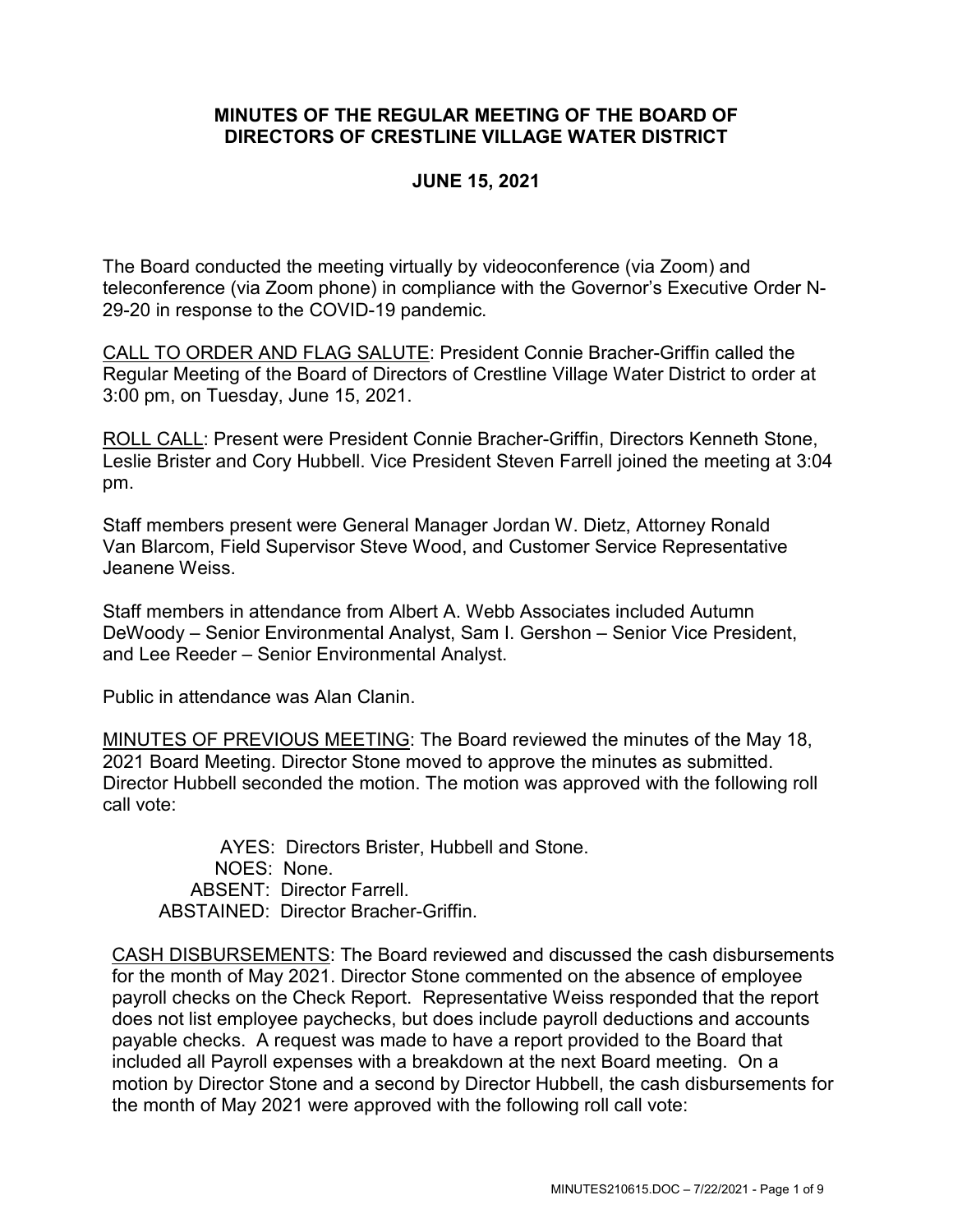AYES: Directors Bracher-Griffin, Brister, Farrell, Hubbell and Stone. NOES: None. ABSENT: None. ABSTAINED: None.

# ADOPTION OF 2020 URBAN WATER MANAGEMENT PLAN (UWMP) – ALBERT A.

WEBB & ASSOCIATES: President Bracher-Griffin opened the public hearing at 3:10 pm. Autumn DeWoody, Senior Analyst at Webb & Associates went over highlights of the UWMP with a PowerPoint presentation. Analyst DeWoody confirmed that the District adhered to all public notice requirements including newspaper announcements in the Mountain News and Alpine Mountaineer.

Director Farrell asked the representatives from Webb & Associates for clarification on some of the information provided in the UWMP regarding water supply, specifically as to why the highest amount was used in the projections for increase in supply from Future Water Supply Projects. Analyst Reeder responded that the increase in supply used was actually in the low to medium range. Manager Dietz noted that the Valle Well is a promising future water supply source for the District. Director Farrell expressed concern about Crestline-Lake Arrowhead Water Agency (CLAWA) not guaranteeing the District's supply in a mountain wide drought. He also voiced concern that the model did not accurately represent the District needs during a drought year.

Director Farrell did not accept the following footnote on page 2-3: CLAWA does not meet the thresholds for having to prepare a UWMP, including water use reduction targets for SB X7-7. Director Farrell asked to change the wording to CLAWA told CVWD that they do not meet the thresholds. Analyst Gershon confirmed that CLAWA does not have to prepare an UWMP.

The UWMP projected that the District will have sufficient water supplies to meet projected demands after considering the addition of future planned wells, projected climate change, impacted water quality, future supply projects, and water conservation. By January 1, 2024, the District will have to submit to the Department of Water Resources (DWR) a supplement to the 2020 UWMP that describes how demand management measures are implemented. Director Stone questioned whether this would have to include an updated UWMP. Analyst DeWoody responded that it is an amendment to the 2020 and would require public noticing, but not need a plan.

The public hearing for the UWMP ended at 3:42 pm.

### PUBLIC COMMENTS: None.

### ADOPTION OF 2020 WATER SHORTAGE CONTINGENCY PLAN (WSCP) – ALBERT A. WEBB & ASSOCIATES: The public hearing for the WSCP started at 3:42 pm. Autumn DeWoody, Senior Analyst at Webb & Associates went over highlights of the WSCP. In 2018 the State modified UWMP law by strengthening water shortage contingency plans and making them a standalone document separate from the UWMP. The WSCP can be updated at any time following the same noticing, adoption and submittal process as the UWMP.

MINUTES210615.DOC – 7/22/2021 - Page 2 of 9 Analyst DeWoody explained that the Appendix for the Annual Assessment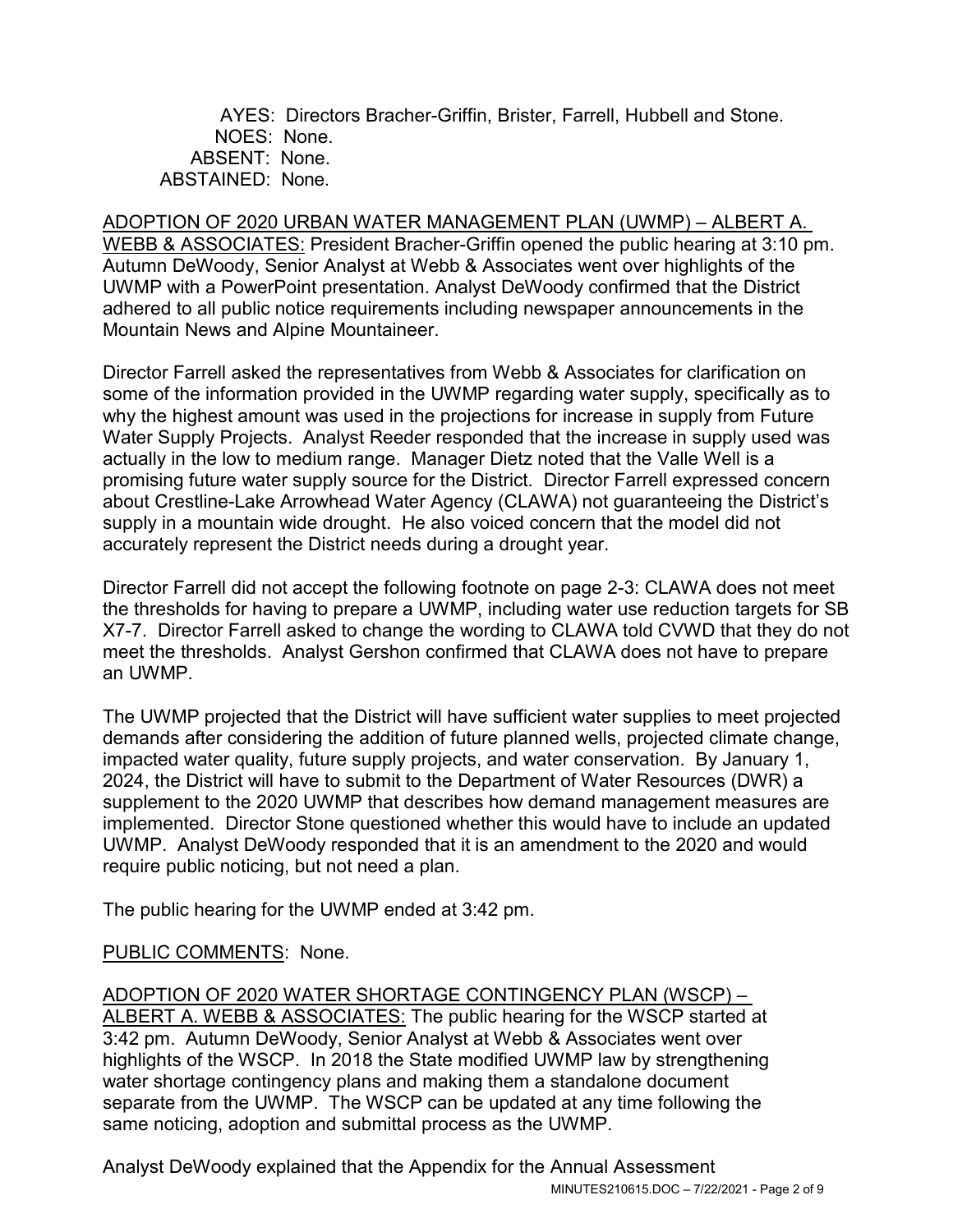Procedures was not available yet from DWR so she followed the Metropolitan Water District's Plan.

President Bracher-Griffin closed the public hearing at 3:48 pm.

PUBLIC COMMENTS: None.

#### ADOPT RESOLUTION NO. 470, ADOPTING THE 2020 URBAN WATER

MANAGEMENT PLAN: After general discussion, on a motion by Director Bracher-Griffin and a second by Director Stone, the Board adopted Resolution No. 470, adopting the Urban Water Management Plan with the rewording to the footnote on page 2-3, with the following roll call vote:

AYES: Directors Bracher-Griffin, Brister, Hubbell and Stone. NOES: None. ABSENT: None. ABSTAINED: Director Farrell.

ADOPT RESOLUTION NO. 471, ADOPTING THE 2020 WATER SHORTAGE CONTINGENCY PLAN: After general discussion, on a motion by Director Stone and a second by Director Hubbell, the Board adopted Resolution No. 471, adopting the Water Shortage Contingency Plan on the following roll call vote:

AYES: Directors Bracher-Griffin, Brister, Hubbell and Stone. NOES: None. ABSENT: None. ABSTAINED: Director Farrell.

ADOPT RESOLUTION NO. 472, AUTHORIZING NEW SIGNATURE CARDS AT CALIFORNIA BANK & TRUST: Manager Dietz reviewed the proposed change in authorized signers (due to the upcoming retirement of Office Manager Davis) and replaced with the new Office Manager, Jeanene Weiss. In order to prevent any delays, Resolution No. 472 adds Office Manager Weiss as an authorized signer.

President Bracher-Griffin wanted clarification as to whether Manager Davis would be taken off at retirement or whether the proposed resolutions would do so when adding Representative Weiss to them. Attorney Van Blarcom confirmed that the series of resolutions would take Manager Davis off of all bank accounts once the documents have been processed by the banks.

On a motion by Director Stone and a second by Director Bracher-Griffin, the Board adopted Resolution No. 472, authorizing new signature cards at California Bank & Trust, with the following roll call vote:

AYES: Directors Bracher-Griffin, Brister, Farrell, Hubbell and Stone. NOES: None. ABSENT: None. ABSTAINED: None.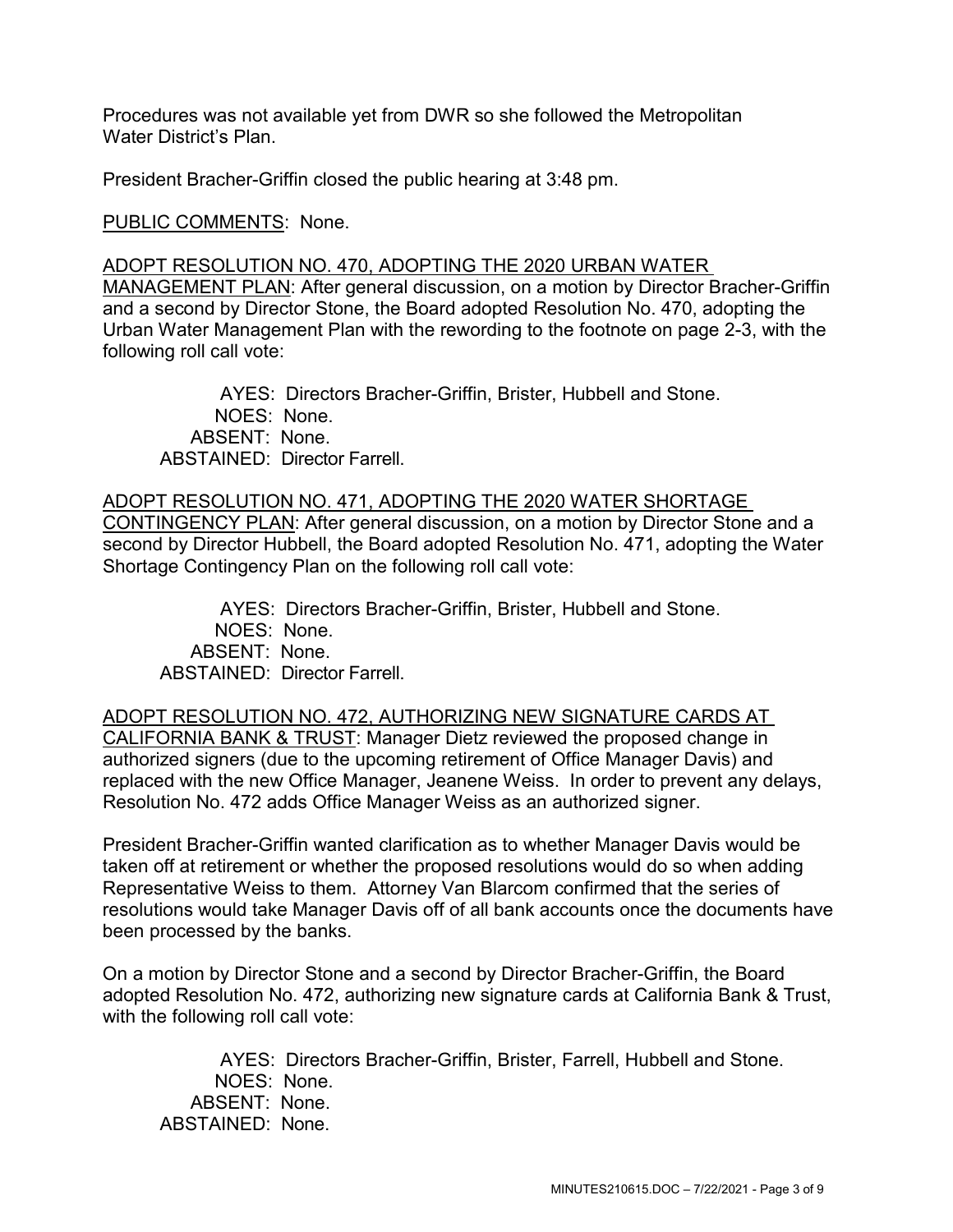ADOPT RESOLUTION NO. 473, AUTHORIZING NEW MONEY MARKET ACCOUNT SIGNATURE CARDS AT ARROWHEAD CREDIT UNION: Manager Dietz reviewed the proposed change in authorized signers (due to the upcoming retirement of Office Manager Davis) and replaced with the new Office Manager, Jeanene Weiss. In order to prevent any delays, Resolution No. 473 adds Office Manager Weiss as an authorized signer.

On a motion by Director Stone and a second by Director Bracher-Griffin, the Board adopted Resolution No. 473, authorizing new money market account signature cards at Arrowhead Credit Union, with the following roll call vote:

AYES: Directors Bracher-Griffin, Brister, Farrell, Hubbell and Stone. NOES: None. ABSENT: None. ABSTAINED: None.

ADOPT RESOLUTION NO. 474, AUTHORIZING NEW SAVINGS AND CHECKING ACCOUNT SIGNATURE CARDS AT ARROWHEAD CREDIT UNION: Manager Dietz reviewed the proposed change in authorized signers (due to the upcoming retirement of Office Manager Davis) and replaced with the new Office Manager, Jeanene Weiss. In order to prevent any delays, Resolution No. 474 adds Office Manager Weiss as an authorized signer.

On a motion by Director Stone and a second by Director Bracher-Griffin, the Board adopted Resolution No. 474, authorizing new savings and checking account signature cards at Arrowhead Credit Union, with the following roll call vote:

AYES: Directors Bracher-Griffin, Brister, Farrell, Hubbell and Stone. NOES: None. ABSENT: None. ABSTAINED: None.

ADOPT RESOLUTION NO. 475, LOCAL AGENCY INVESTMENT FUND, AUTHORIZED SIGNERS: Manager Dietz reviewed the proposed change in authorized signers (due to the upcoming retirement of Office Manager Davis) and replaced with the new Office Manager, Jeanene Weiss. In order to prevent any delays, Resolution No. 472 adds Office Manager Weiss as an authorized signer.

On a motion by Director Stone and a second by Director Bracher-Griffin, the Board adopted Resolution No. 475, Local Agency Investment Funds Authorized Signers, with the following roll call vote:

AYES: Directors Bracher-Griffin, Brister, Farrell, Hubbell and Stone. NOES: None. ABSENT: None. ABSTAINED: None.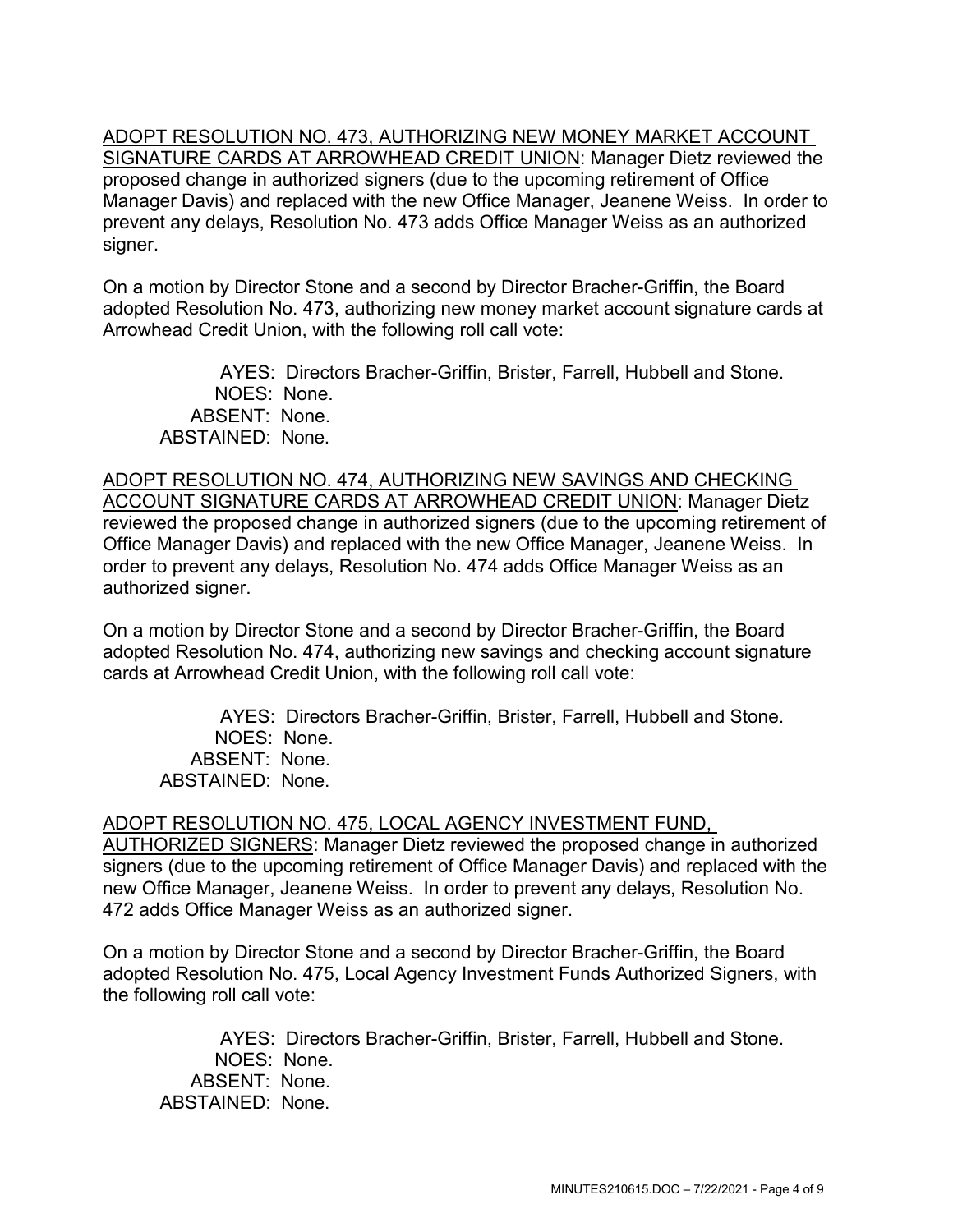ADOPT RESOLUTION NO. 476, DETERMINING APPROPRIATION LIMITATION FOR FISCAL YEAR 2021-2022: Manager Dietz discussed the proposed resolution with the Board. The calculations are based on last year's appropriation limitation and data supplied by the State Department of Finance. The proposed Appropriation Limitation for Fiscal Year 2021-2022 is \$1,664,661.

On a motion by Director Stone and a second by Director Bracher-Griffin, the Board adopted Resolution No. 476, Determining Appropriation Limitation for Fiscal Year 2021- 2022 to be \$1,664,661 with the following roll call vote:

AYES: Directors Bracher-Griffin, Brister, Farrell, Hubbell and Stone. NOES: None. ABSENT: None. ABSTAINED: None.

### ADOPT RESOLUTION NO. 477, ESTABLISHING A BOARD CONDUCT POLICY:

There was general discussion regarding the proposed resolution. Manager Dietz explained that the numbering on the Policy would match that of the District Administrative Code. Attorney Van Blarcom pointed out that some of these item numbers needed to be corrected. On a motion by Director Hubbell and a second by Director Farrell, the Board adopted Resolution 477, Establishing a Board Conduct Policy:

AYES: Directors Bracher-Griffin, Brister, Farrell, Hubbell and Stone. NOES: None. ABSENT: None. ABSTAINED: None.

CONSIDER COST OF LIVING ADJUSTMENT FOR DISTRICT EMPLOYEES: The Board reviewed the change in Consumer Price Index (CPI) for the past year ending April 2021. Staff recommended a 4.2% Cost of Living Adjustment (COLA) effective June 24, 2021.

Director Farrell pointed out that the memo incorrectly stated employees were given a 2.8% Cost of Living Adjustment last year and the actual amount was only 2.3%. He expressed his concern and wanted an explanation as to why this year's adjustment was so much higher than last year's and also believed the Table attached of the 10 Year History of COLA increases had one year missing. After some discussion, it was determined that this year's adjustment would not apply to the General Manager as the position is under contract. On a motion by Director Hubbell and a second by Director Stone, the Board approved a 4.2% Cost of Living Adjustment for employees amended to exclude the General Manager and Board members, effective June 24, 2021 with the following roll call vote:

AYES: Directors Bracher-Griffin, Farrell, Hubbell and Stone. NOES: None. ABSENT: None. ABSTAINED: Director Brister.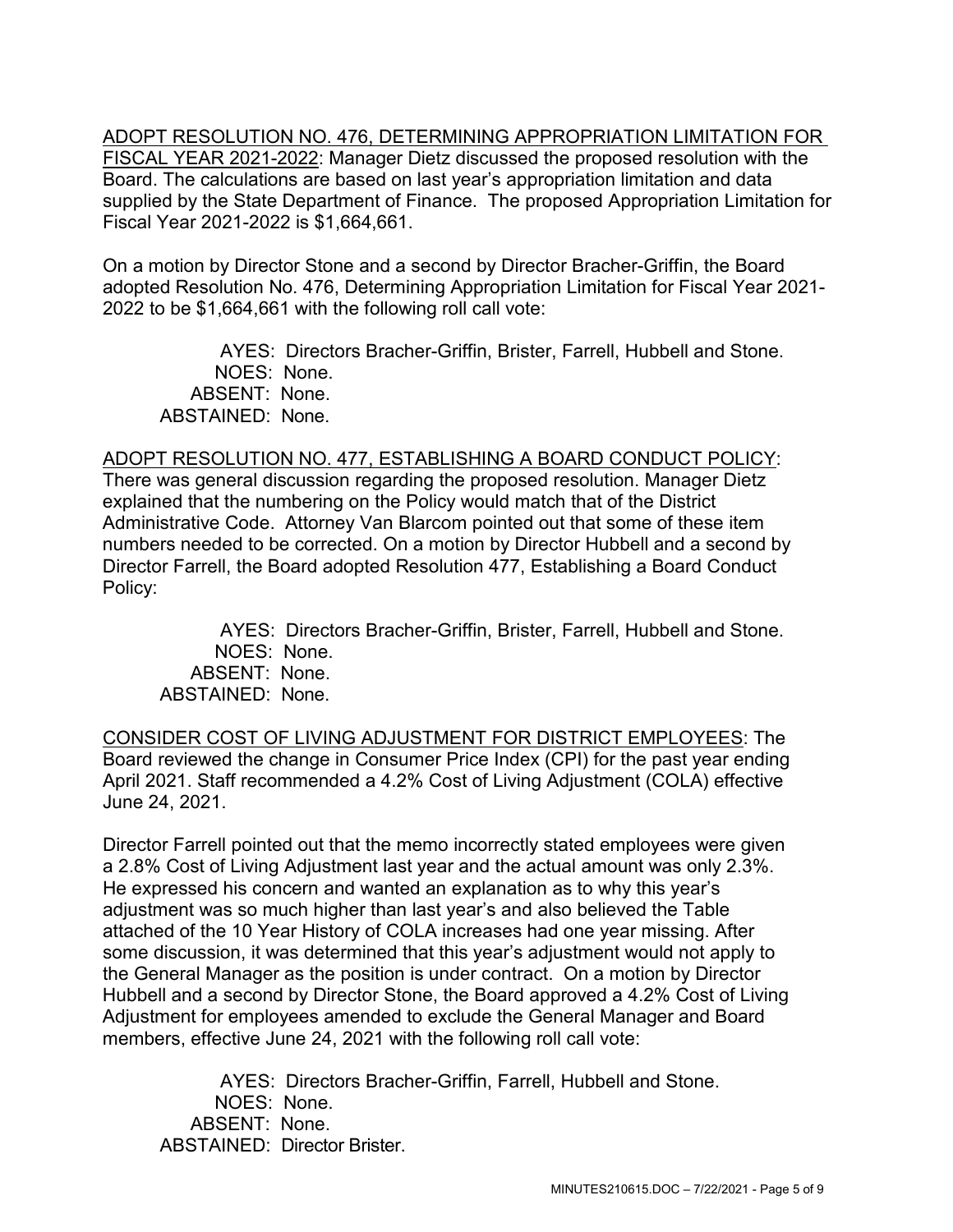DISCUSSION ON PAID-TIME-OFF AND COMP-TIME ACCRUAL POLICIES: Last month the Board had requested more information on the District's paid-time off and comp-time accrual policies. President Bracher-Griffin stated that as President she wanted to review the current District policies. Manager Dietz informed the Board that since the last board meeting, he has stopped adding Comp-Time to his timesheets since he is salaried and the Board had questioned whether it was appropriate.

Representative Weiss provided a detailed breakdown on the paid-time-off and comp-time accrual policies currently in place. Attorney Van Blarcom discussed which employee positions can be classified as exempt and explained that California has a two-part test to determine if a position can be exempt; the position must meet certain duties and salary requirements. Attorney Van Blarcom also clarified that the District can't force office staff to select comp-time instead of receiving overtime compensation on their paycheck. There was general discussion regarding separating sick and vacation time. The topic was tabled for next month's Board Meeting. It was requested that the Board be given the current balances of Paid-Time-Off and Comp-Time totals for all employees and by department at the July Board Meeting.

CONSIDER SALE OF SURPLUS EQUIPMENT; 2001 FORD F150 4X TRUCK #5: The District received the new 2021 Ford F150 Extra Cab pickup and therefore requested that the Board declare Truck #5, 2001 Ford F150 as surplus District property and to authorize staff to proceed with the sale of this vehicle. Manager Dietz noted that the vehicle is in very good condition.

On a motion by Director Hubbell and a second by Director Brister, the Board approved declaring the vehicle as surplus equipment with the following roll call vote:

AYES: Directors Bracher-Griffin, Brister, Farrell, Hubbell and Stone. NOES: None. ABSENT: None. ABSTAINED: None.

CONSIDER 2021 ELECTION BALLOT, CALIFORNIA SPECIAL DISTRICTS ASSOCIATION: The Board reviewed the nine candidate's information sheets and biographies. Director Farrell endorsed Jo MacKenzie. The District is allowed one vote for Seat A in the Southern Network for the California Special Districts Association.

On a motion from Director Farrell and a second from Director Brister, the Board unanimously voted for Jo MacKenzie for CSDA 2021 Board of Directors Election, Seat A.

AYES: Directors Bracher-Griffin, Brister, Farrell, Hubbell and Stone. NOES: None. ABSENT: None. ABSTAINED: None.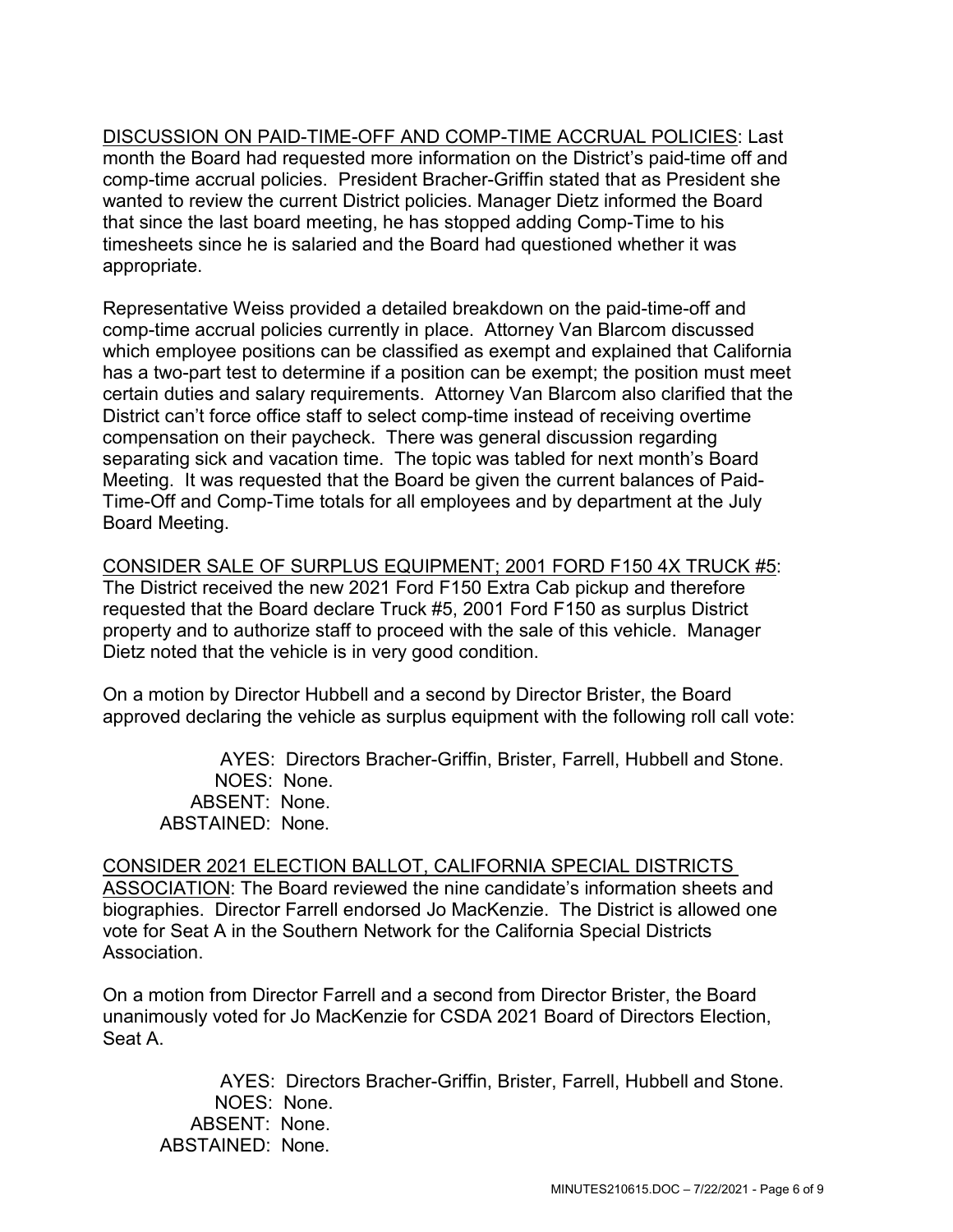CONSIDER REVISED PROPOSAL FOR ELECTRA WELL URANIUM REMOVAL:

In January of 2021, the Board approved a proposal provided by AdEdge Technologies for uranium removal. Shortly after, AdEdge made an agreement with CP Crowley Company to handle projects. This change inadvertently led to an increase of \$4,095.00 mostly for freight and tax that were not supplied in previous estimates. Attorney Van Blarcom clarified that since the original contract had not been submitted, the District cannot bind CP Crowley Company for the price difference.

On a motion by Director Farrell and a second by Director Stone, the Board approved the revised proposal in the amount of \$57,170 for Electra Well Uranium Removal with following roll call vote:

AYES: Directors Bracher-Griffin, Brister, Farrell, Hubbell and Stone. NOES: None. ABSENT: None. ABSTAINED: None.

CONSIDER PROPOSAL FOR ACLARA ONE AMI SERVER UPGRADE: Manager Dietz informed the Board that the Aclara sales representative reached out to him to discuss options for upgrading the current AMI server software. The current server's software will reach its end-of-life at the end of 2021. Manager Dietz explained that the issue was not addressed sooner as it was lost due to the transition in general managers. The current software only has 4 months before the District may experience issues.

Two options are available to the District and were presented to the Board. The first is to continue with an on-site server. The software and licensing for this would cost \$36,700 (including annual fees of \$10,700). The on-site server would be an additional cost of up to \$15,000. The second option would be to move to a cloud solution hosted and managed entirely by Aclara at a cost of \$41,800 (including annual fees of \$15,800). The annual fees would not change from their current amounts as they are based on the number of meters. Manager Dietz did not have a recommendation for the Board and encouraged Board feedback regarding the issue. After some discussion, the item was tabled for the July Board Meeting and a presentation to the Board from Aclara was requested.

REPORT ON ATTENDANCE OF ACWA VIRTUAL SPRING CONFERENCE: Director Farrell shared information regarding the two-day ACWA Virtual Spring Conference. There were some technical issues that delayed part of the conference so it was repeated later that week on Friday. Recordings of the conference are available for anyone interested.

UPDATE ON HEALTH SAVINGS ACCOUNTS (HSA) FOR PLAN YEAR 2022: At the May 2021 Board of Directors Meeting, a potential Health Savings Account (HSA) plan being offered to District staff was discussed, however no action was taken. Manager Dietz informed the Board that since there was no interest by Staff, he felt it was unnecessary, however there is no cost to the District to make HSAs available. The item was tabled for now and would be revisited at a later date.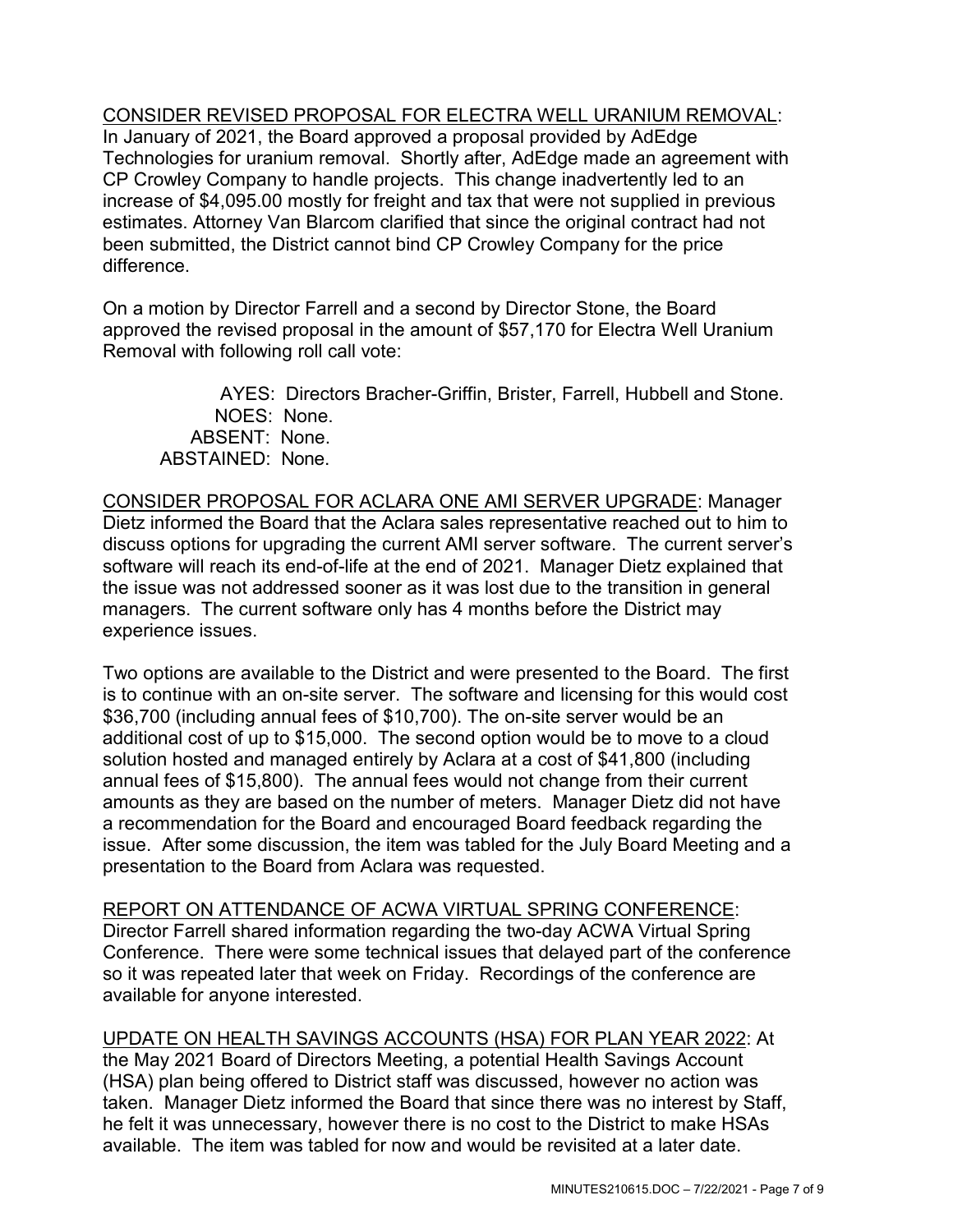President Bracher-Griffin requested to move the Executive Session to the end of the meeting and there were no objections.

MANAGER'S REPORT/PROJECT UPDATE: Manager Dietz reported that the District office remains open to the public and continues to monitor for any updates to any Executive Order relating to Covid-19. Cal Osha still requires employees to wear masks.

Manager Dietz continues to work with Attorney Van Blarcom on proposed changes and creation of District policies.

Manager Dietz confirmed that the District will meet the July 1 deadline for submittal of the Urban Water Management Plan.

Field Staff have been making repairs as listed in the District's 2020 Sanitary Survey and will meet all goals and deadlines as requested by Department of Water Resources' (DWR) engineers. The DWR requires reservoirs to be inspected on a regular basis. Manager Dietz and Field Supervisor Wood have developed a plan to ensure inspections are made regularly. Divers completed inspections on 8 reservoirs on June 10, 2021. Reports and video inspection logs will be shared with DWR engineers. Director Farrell opened discussion as to whether divers could be replaced with drones. Manager Dietz responded that the issue would need to be researched more as the State requires a certain certification necessary on inspections.

Serviceman Griffin Brown has given notice and accepted a job at Lake Arrowhead Community Services District. Manager Dietz would like to update job descriptions to allow for more potential growth.

A survey of the Electra Well site was performed and Field Supervisor Wood has drawn a site plan to solicit construction bids for the project.

As Manager Davis nears her retirement, she continues to work with her replacement Representative Weiss. Manager Dietz acknowledged that Representative Weiss has been fulfilling the duties as an office manager, customer service representative as well as trainer of new staff.

Future staff training to be scheduled includes phishing and ransomware training which would help identify threats via email.

MONTHLY FINANCIAL AND INVESTMENT REPORTS: Representative Weiss presented the monthly financial and investment reports to the Board on behalf of Manager Davis as she was absent from the meeting. Director Brister requested clarification regarding the dollar amount of \$1,499.40 for Directors' Fees on the Monthly Budget Report. Representative Weiss said that this information would be given to the Board at the next meeting. President Bracher-Griffin noted that the PARS statement did not include a signature by the Office Manager indicating that it had been read. Representative Weiss confirmed that this would be done on the statement for the next board meeting.